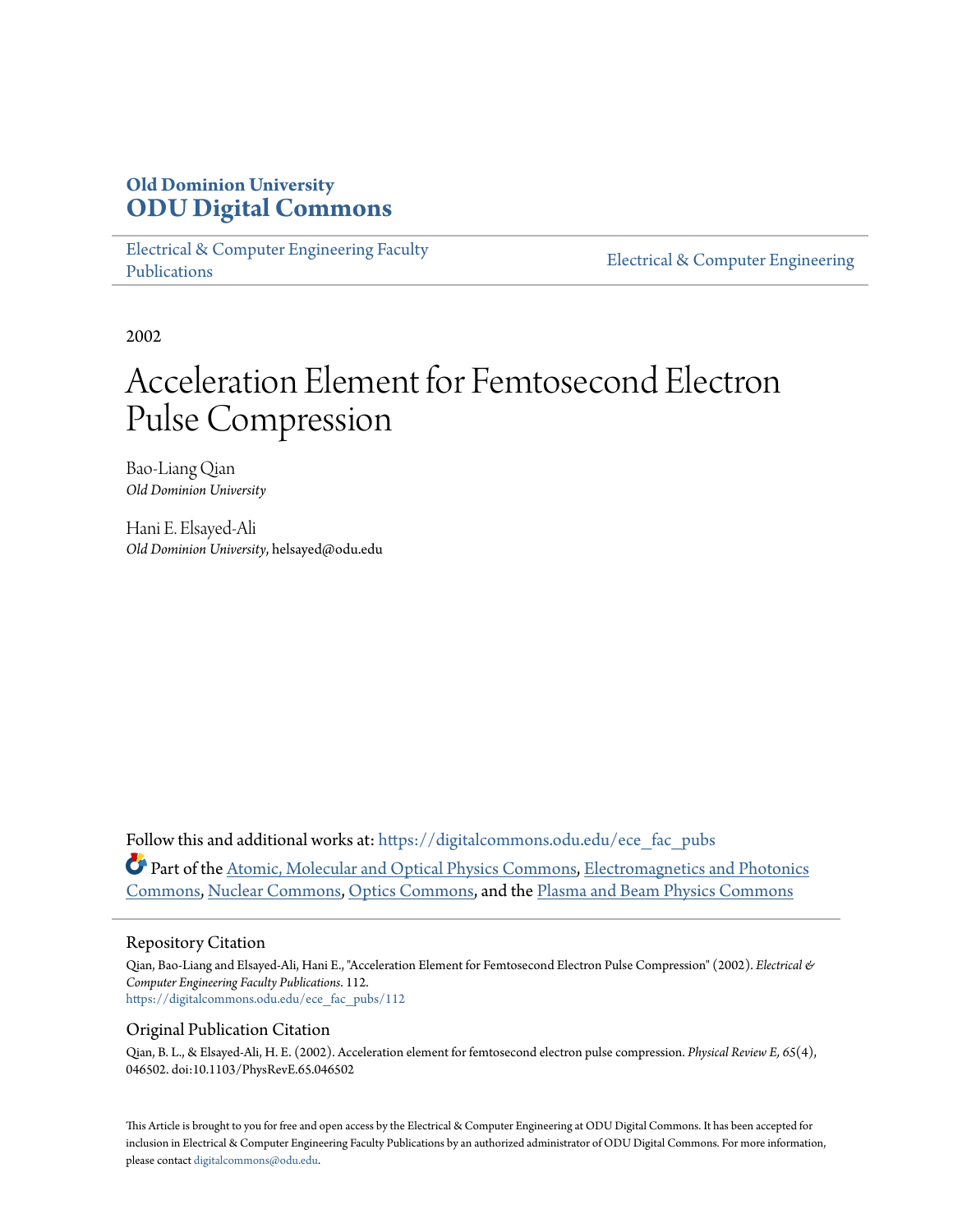## **Acceleration element for femtosecond electron pulse compression**

Bao-Liang Qian<sup>1,2</sup> and Hani E. Elsayed-Ali<sup>1,\*</sup>

*Department of Electrical and Computer Engineering, Old Dominion University, Norfolk, Virginia 23529-0256*

2 *Department of Applied Physics, National University of Defense Technology, Changsha 410073, Hunan, People's Republic of China*

(Received 31 May 2001; published 2 April 2002)

An acceleration element is proposed for compressing the electron pulse duration in a femtosecond photoelectron gun. The element is a compact metal cavity with curved-shaped walls. An external voltage is applied to the cavity where a special electric field forms in such a way that the slow electrons in the electron pulse front are accelerated more than the fast electrons, and consequently the electron pulse duration will be compressed. The distribution of the electric field inside the acceleration cavity is analyzed for the geometry of the cavity. The electron dynamics in this acceleration cavity is also investigated numerically. Numerical results show that the electron pulse front and pulse duration can be improved by compensating for the effects of space charge and the initial energy spread of photoelectrons with a Lambertian angular distribution. Depending on the design parameters and the shape of the electron pulse, for a femtosecond electron gun with an electron energy of 30 keV,  $10^3$  electrons per pulse, and an electron drift length of 40 cm, the electron pulse duration can be reduced from 550 to 200 fs when using a compensating cavity with an average radius of 1.7 and 5.6 cm in length. Electron pulses shorter than 200 fs can be achieved if the length of the drift region is reduced.

DOI: 10.1103/PhysRevE.65.046502 PACS number(s): 41.75.Fr, 07.77.Ka, 41.90.+e, 41.85.Ja

#### **I. INTRODUCTION**

Generating picosecond and subpicosecond photoelectron pulses is required for operation of streak cameras  $[1-15]$  and for time-resolved electron diffraction  $[16–34]$ . Faster time resolution requires developing photoelectron pulses in the femtosecond regime. However, the technology for generating electron beams with pulse widths  $\sim$ 100 fs or less, electron energies of 10–50 keV with electron energy spread in the few eV range, and  $10^3 - 10^4$  electrons per pulse is not established. The photoelectron energy spread at the cathode and space-charge effects cause significant electron pulse broadening, and rapidly spread an initial femtosecond photoelectron pulse into the picosecond regime.

Generation of femtosecond electron pulses was demonstrated in the relativistic regime [35]. Relativistic electron pulses with a duration of 50 fs, electron energy of 2.6 MeV, and  $(2-4.6)\times10^8$  electrons per pulse was achieved by employing an electron pulse compression technology, in which a large electron energy spread was introduced and the electron pulse compression was achieved using a magnetic prism. However, for applications in streak cameras and electron diffraction, the electron energy is far below the relativistic regime and only a few eV or less energy spread can be tolerated. This makes magnetic electron pulse compression, as applied to a relativistic electron pulse with energy spread in the keV range, unfeasible. A method of temporal dispersion compression was suggested for the nonrelativistic case to produce 50 fs electron pulses, but to our knowledge, has not been experimentally implemented  $[9,10]$ . The effects of electron energy spread on electron pulse broadening can be reduced, to some extent, in the photocathode-to-mesh region by choosing a photocathode with a suitable work function close to the laser photon energy and applying a relatively

high acceleration electric field in the vicinity of the photo-

$$
\Delta t_{\rm sp} = \frac{e^{1/2} m^{1/2} L^2 N}{4\sqrt{2} \pi V_0^{3/2} \varepsilon_0 r_b^2},\tag{1}
$$

where  $-e$  and *m* are the charge and mass of an electron,  $V_0$ is the voltage applied between the cathode and the anode (mesh),  $r_b$  is the radius of the electron beam, *L* is the length of the drift region, *N* is the number of the electrons contained in the electron pulse, and  $\varepsilon_0$  is the vacuum permittivity.  $\Delta t_{\rm{sp}}$ is calculated to be 0.35 ps for  $L=40$  cm,  $N=1000$ ,  $r<sub>b</sub>$ \*FAX: (757) 683-3220; email address: helsayed@odu.edu = 0.45 mm, and  $V_0 = 30 \text{ kV}$ . Additional electron pulse

cathode  $[2,4,14]$ . On the contrary, space-charge effects causing electron pulse broadening are more difficult to remove. Electron pulse broadening is often larger in the electron drift region than in the photocathode-to-mesh region  $[3,5,36-38]$ . For a photoactivated electron gun activated by a femtosecond laser pulse, the electron pulse broadens into the picosecond range in a short time as it propagates towards the anode and in the post-anode drift region. For the photoelectron gun configuration shown in Fig.  $1(a)$ , we have developed a simple fluid model to investigate the electron pulse broadening caused by photoelectron pulse spread and space-charge effects in both the photocathode-to-anode region and in the post-anode drift region [39]. Pulse broadening due to the initial photoelectron energy spread occurs mainly in the photocathode-to-anode region and is estimated to be  $\sim$ 150 fs for an initial photoelectron energy spread  $\Delta E_0 = 0.2$  eV, *d* = 3 mm, and  $V_0$ = 30 kV, where *d* is the photocathode-toanode mesh spacing and  $V_0$  is voltage applied to the photocathode, as shown in Fig.  $1(a)$ . However, pulse broadening due to space-charge effects becomes severe in the post-anode drift region, when the electron density is high, because of the large drift time in that region. Pulse broadening due to spacecharge effects in the post-anode drift region can be expressed as  $[39]$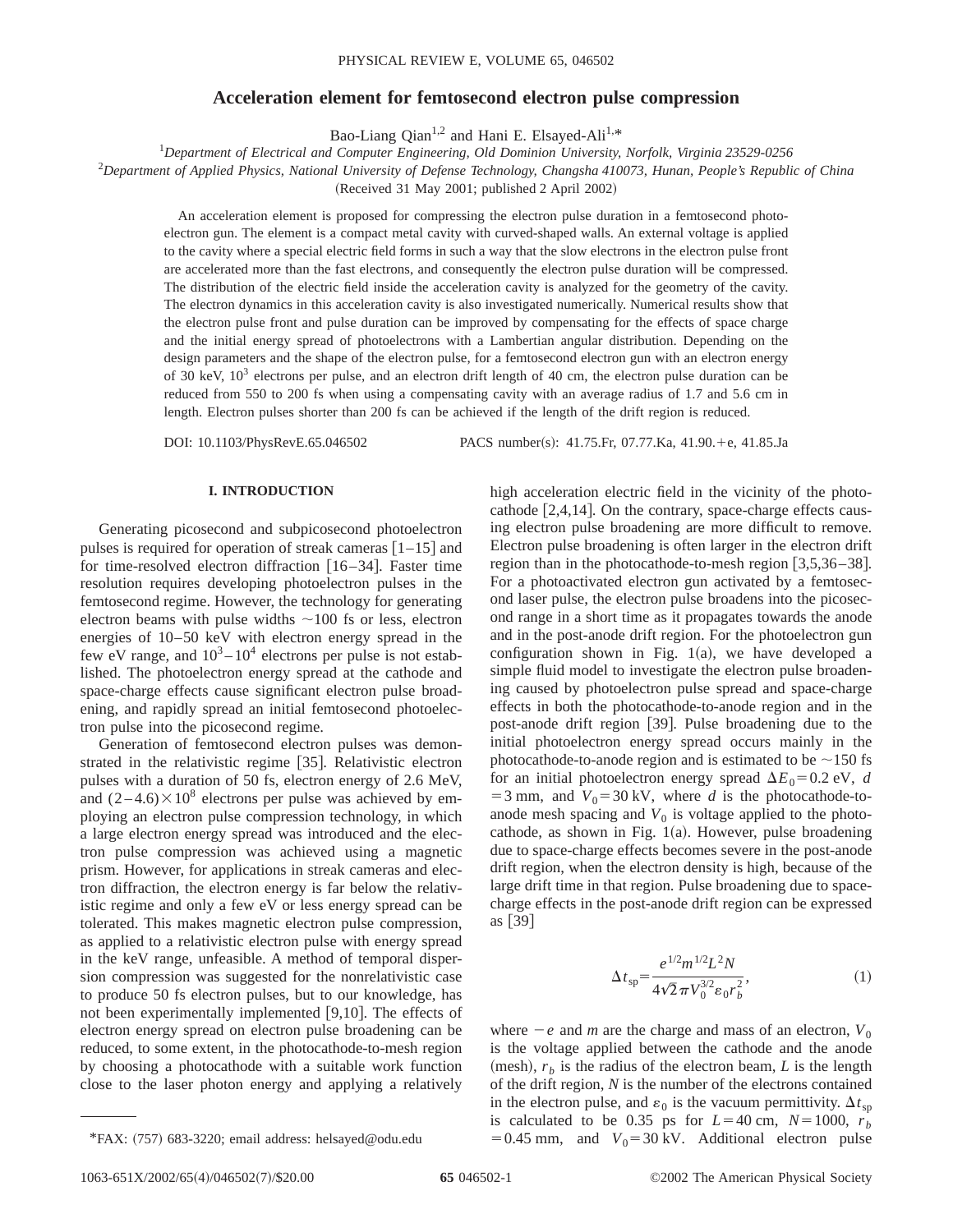

FIG. 1. (a) The configuration of a photoelectron gun. (b) A typical electron pulse front.

broadening occurs due to the energy spread of the photoelectrons at the surface of the photocathode. This calculation shows that the electron pulse broadening due to the spacecharge effects and the initial photoelectron energy spread is an important issue in constructing an electron gun capable of delivering 1000 electrons per pulse over a 40 cm drift distance with a pulse width less than 200 fs.

The photoelectron energy spread and space-charge effects can make the beam diverge and electrons travel off axially, leading to electron pulse broadening. In general, an electron traveling exactly along the center axis will spend less time than an electron traveling off axially  $[9]$ . The electron pulse front develops into a shape resembling the shape shown in Fig.  $1(b)$   $[26]$  due to different off-axis velocities of electrons. Different off-axis velocities result from two factors. The first factor is the angular distribution of the photoelectrons emitted from the photocathode  $[40]$ . This factor can make the curvature shown in Fig.  $1(b)$  contribute a time dispersion of about 150 fs for  $\Delta E_0 = 0.2$  eV,  $d = 3$  mm, and  $V_0 = 30$  kV, assuming the angular distribution is Lambertian  $[14,26]$ . The second factor is the space-charge effects in the electron beam. In this case, the space-charge effects of the inner electrons in the electron pulse increase the radial components of velocities of the edge electrons, and lead to divergence of the electron beam. Similarly, an electron traveling along the center of the pulse front is faster along the axial direction than other electrons because it is accelerated by the space charge of the electrons following it. Consequently, for edge electrons the axial components of velocities are lower than for

electrons at or near the center that are drifting only along the axial direction. The electron pulse broadening caused by the space-charge effects is obtained from Eq.  $(1)$  [39].

In addition, if an axially directed accelerating electric field that increases off axially, or an axially directed decelerating electric field that decreases off axially, is generated in the drift region, the axial distances between the center electron and the edge electrons will be decreased. Thus, the electron pulse front can be improved and the temporal dispersion of the electron gun can be reduced. One should note that the whole electron pulse could be shortened as well using this kind of electric field because the electron pulse could be viewed to include a number of electron slices of the shape shown in Fig. 1(b)  $[26]$  due to the angular Lambertian distribution of photoelectrons and the space-charge effects. This electric field affects all the electron slices when the electron pulse passes through it.

We have recently investigated an electron dispersioncompensating element that could produce a decelerating electric field for electron pulse compression in femtosecond photoelectron guns  $[41]$ . However, the deceleration element previously investigated reduces the electron energy considerably and post acceleration is needed  $[41]$ . In addition, according to Eq.  $(1)$ , space-charge effects become important when the electron energy  $(eV_0)$  is decreased. Consequently, electron pulse broadening by space charge limits pulse compression inside the deceleration element. Numerical calculations of the deceleration element indicate that the electron energy needs to be decreased from 30 to 16 keV inside the element to obtain the desired compression of the electron pulse duration  $[41]$ . Therefore, the design of the decelerating compression element requires careful trade off between the compression effect of the nonuniform electric field inside the element and the potential pulse broadening due to enhanced space-charge effects for the slowed electron pulse. The purpose of this paper is to introduce an acceleration element for electron pulse compression in femtosecond electron guns. The space-charge effects in this acceleration element are negligibly small. Therefore, the acceleration element is expected to be more effective than the deceleration element for compression of the electron pulse width. In addition, it offers the possibility of stacking several elements in cascade for achieving shorter electron pulses.

The remainder of the present paper is as follows. In Sec. II, the configuration of the compensating element and the basic formulation are given. In Sec. III, the equation of motion is solved to obtain the trajectories of the electrons in an electron pulse front and the results are given showing the compression of the electron pulse. The conclusions are stated in Sec. IV.

#### **II. CONFIGURATION AND MODEL OF THE ACCELERATION ELEMENT**

The basic configuration of the compensating element is shown in Fig. 2. The element is a metallic cylindrical cavity with a length *L* and a curve-shaped wall whose radius, *R*(*z*), varies according to the relation: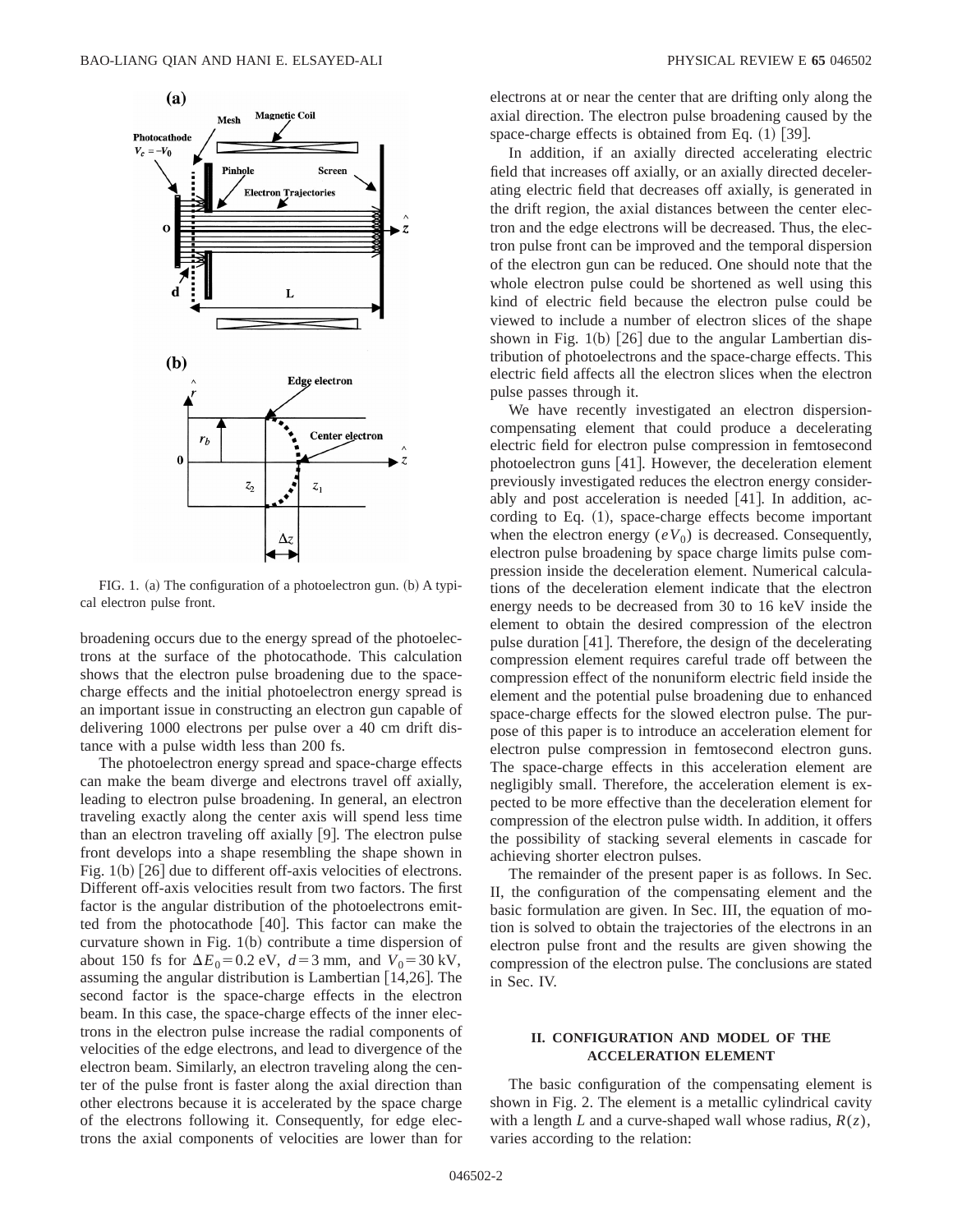

FIG. 2. The configuration of the acceleration element for a femtosecond electron gun.

$$
R(z) = \begin{cases} R_0 + h\cos(k_0 z), & 0 \le z \le \pi/k_0 \\ R_0 - h & \pi/k_0 < z \le L, \end{cases} \tag{2}
$$

where  $R_0$  is the average radius of the cavity, *h* is the variation amplitude of the cavity radius, and  $z_0 = 2\pi/k_0$  is the period. Using these parameters one can easily control the shape of the cavity. On one side of the cavity, there is a pinhole through which the electron pulse can pass along the axial direction  $\hat{z}$ , and this side has an externally applied potential of  $\phi = -\phi_0 < 0$ , which is electrically insulated from the other sides of the cavity by an insulation material or vacuum gap. At the end of the cavity there is a fine mesh that can be used to guide the motion of the electrons. The thickness of the insulation material or vacuum gap should be much smaller than the length *L* of the cavity. In addition, the radius of the pinhole  $r_0$  is assumed much smaller than the minimum radius of  $R_0 - h$  of the cavity. The curve-shaped wall and mesh are both grounded. We will next discuss the interaction of the electron pulse with the electric field inside the cavity.

The potential distribution  $\phi$  within the cavity can be described by the Poisson's equation in the cylindrical coordinates  $(r, \theta, z)$ , which is written as

$$
\frac{1}{r}\frac{\partial}{\partial r}\left(r\frac{\partial\phi}{\partial r}\right) + \frac{\partial^2\phi}{\partial z^2} = 0.
$$
 (3)

where  $\partial/\partial\theta=0$  because of the azimuthal symmetry. The fine mesh is treated as a solid metallic sheet, and the effects of the insulation material and the pinhole whose radius  $r_0$  is much smaller than the minimum radius  $R_0 - h$  of the cavity are ignored. Using the boundary conditions of  $\phi(z=0)$  $=$   $-\phi_0$ <0 and  $\phi(z=L)$ =0, one can solve Eq. (3) and obtain the potential distribution  $\phi$ , which is written as

$$
\phi = \sum_{n=1}^{\infty} A_n \sin(k_n z) I_0(k_n r) + \phi_0 \frac{z - L}{L},
$$
 (4)

where  $I_0(x)$  is the modified Bessel function of zero order of the first kind,  $A_n$  with  $n=1,2,3,...$ , are constants that need to be determined, and  $k_n=n\pi/L$  with  $n=1,2,3,...$  are wave numbers of the harmonic components of the potential distribution. Using the boundary condition of  $\phi[r=R(z)] = 0$  in Eq. (4), multiplying Eq. (4) by  $sin(k_m z)$ , and then integrating from  $z=0$  to  $z=L$ , one can obtain

$$
\sum_{n=1}^{\infty} D_{mn} A_n = B_m, \quad m = 1, 2, 3, \dots,
$$
 (5)

where

$$
D_{mn} = \frac{k_m}{\phi_0} \int_0^L \sin(k_m z) \sin(k_n z) I_0(k_n R(z)) dz,
$$
  

$$
m, n = 1, 2, 3, ... \quad (6)
$$

and

$$
B_m = 1.\t\t(7)
$$

The constants  $A_n$  can be determined from Eq.  $(5)$  using numerical calculations.

The components of the electric field in the cavity are expressed as

$$
E_r = -\frac{\partial \phi}{\partial r} = -\sum_{n=1}^{\infty} A_n k_n \sin(k_n z) I_1(k_n r)
$$
 (8)

and

$$
E_z = -\frac{\partial \phi}{\partial z} = -\sum_{n=1}^{\infty} A_n k_n \cos(k_n z) I_0(k_n r) - \frac{\phi_0}{L}, \quad (9)
$$

where  $E_r$  is the radial component of the electric field,  $E_z$  is the axial component of the electric field,  $I_1(x)$  is the modified Bessel function of the first order of the first kind.

The compensating element described in Fig. 2 should be immersed in a relatively strong axial guide magnetic field *B* to compensate for the divergence due to  $E_r$ . The parameters of  $\phi_0$ , *L*,  $R_0$ , *h*, and  $k_0$  can be adjusted in order to achieve the desired compensation results. Equations  $(8)$  and  $(9)$  are numerically evaluated to obtain the distribution of the electric field in the cavity. For the sake of convenience, dimensionless variables are used in the calculations. The normalization variables are  $E_0 = \phi_0 / L$  and *L*.

Figure 3 shows the axial electric field  $E<sub>z</sub>$  as a function of the distance *r* from the center of the cylindrical cavity for  $R_0 / L = 0.3$ ,  $h_0 / L = 0.2$ , and  $L / z_0 = 2.5$  in the cases of  $z / L$  $=0.10$ , 0.15, and 0.20. The axial component of the electric field  $E<sub>z</sub>$  is negative and thus provides an accelerating field for electrons entering the pinhole. The amplitude of  $E<sub>z</sub>$  increases with *r* for  $z/L < 0.15$ , and decreases with *r* for  $z/L$  $>0.20$ . Therefore, the edge electrons in the electron front are accelerated more than the center electron in the case of *z*/*L*  $< 0.15$ , and electron pulse compression in the acceleration cavity occurs. On the contrary, the center electron will be accelerated more than the edge electrons for  $z/L > 0.20$ ,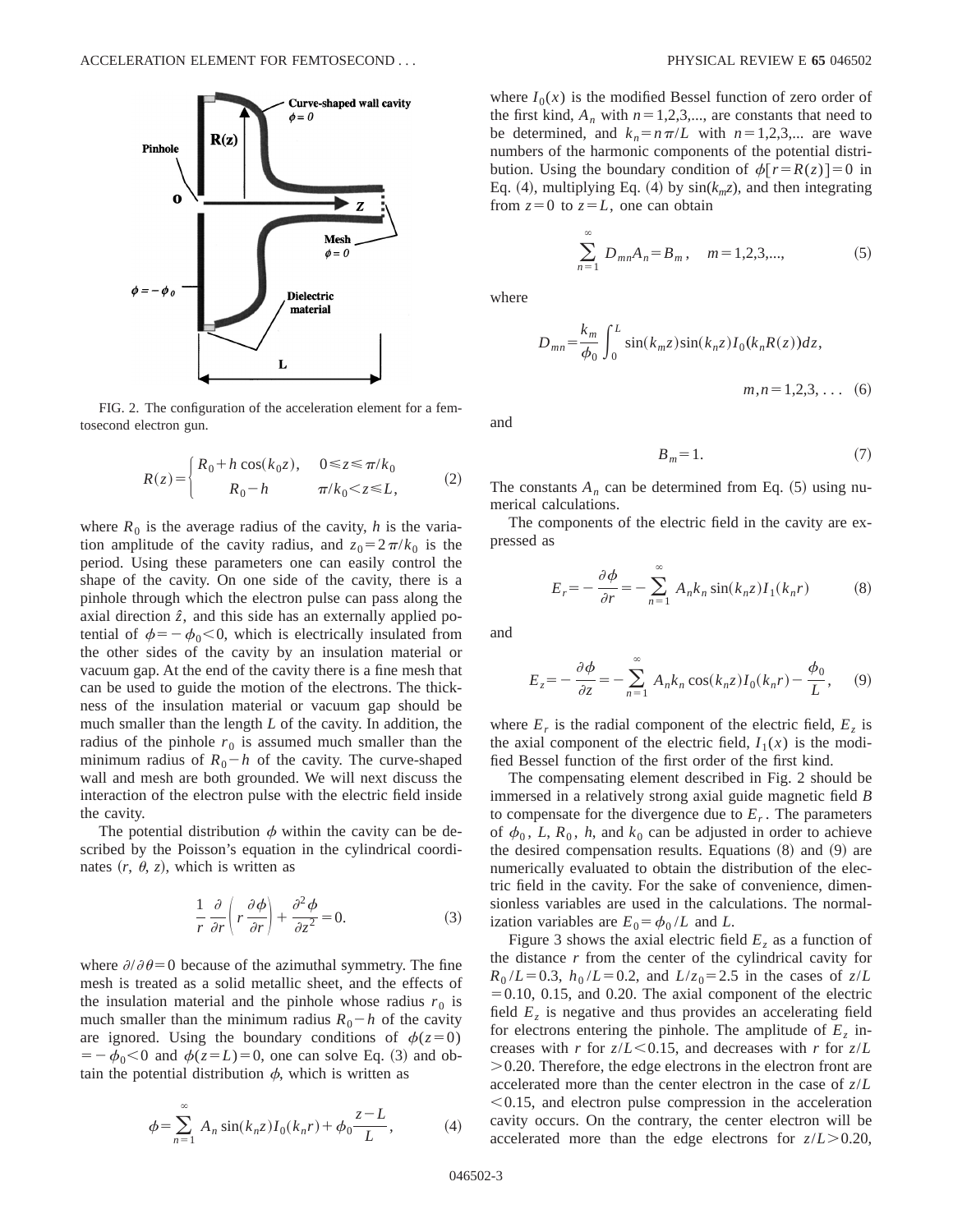

FIG. 3. The axial electric field  $E<sub>z</sub>$  in the compensating element as a function of *r* for  $R_0 / L = 0.3$ ,  $h_0 / L = 0.2$ , and  $L / z_0 = 2.5$  in the cases of  $z/L = 0.10$ , 0.15, and 0.20.

which broadens the electron pulse. Fortunately, the amplitude of  $E_z$  decreases rapidly with *z* when  $r/L < 0.16$ , which makes the broadening effect small. It is also shown later, that the broadening effect will not prevent the cavity from improving the electron pulse front and compressing the photoelectron pulse width because the electric field in this region is too small to alter the compressing function of the cavity.

Figure 4 shows the radial electric field  $E_r$  as a function  $r$ for  $R_0 / L = 0.3$ ,  $h_0 / L = 0.2$ , and  $L / z_0 = 2.5$  in the cases of  $z/L = 0.05$ , 0.10, and 0.15. As can be seen from Fig. 4,  $E_r$  is negative, and its amplitude increases with both *r* and *z* when  $z/L < 0.15$  and  $r/L < 0.10$ . The divergence effects of  $E_r$  on the electrons can be efficiently compensated for by an axial magnetic field *B*.

An efficient way to investigate the physics of the compensating element is to depict the trajectories of the electrons contained in the electron pulse front when the pulse passes



FIG. 4. The radial electric field  $E_r$  in the compensating element as a function of *r* for  $R_0 / L = 0.3$ ,  $h_0 / L = 0.2$ , and  $L / z_0 = 2.5$  in the cases of  $z/L = 0.05$ , 0.10, and 0.15.

through the element. We next formulate a model by which the electron trajectories of the electron pulse front can be obtained. It is appropriate to assume that the length *L* of the compensating cavity is short enough to neglect the selfspace-charge effects of the electron beam  $[39]$ . In this case, the motion of the electrons will be only in the externally applied constant magnetic field  $B$  and the electric field  $E$  $E = E_r \hat{r} + E_z \hat{z}$  in the compensating cavity, which is given by Eqs.  $(8)$  and  $(9)$ . The components of the equation of motion for an electron are written as

$$
\frac{d\nu_r}{dt} = \frac{\nu_\theta^2}{r} - \frac{e}{m} [E_t + \nu_\theta B],\tag{10}
$$

$$
\frac{d\,\nu_{\theta}}{dt} = \frac{e\,B\,\nu_{r}}{m} - \frac{\nu_{r}\,\nu_{\theta}}{r},\tag{11}
$$

and

$$
\frac{d\nu_z}{dt} = -\frac{eE_z}{m},\tag{12}
$$

where  $-e$  and *m* are electron charge and mass,  $\vec{v} = v_r \hat{r}$  $+\nu_{\theta}\hat{\theta}+\nu_{z}\hat{z}$  is the electron velocity in cylindrical coordinates, and  $E_r$  and  $E_z$  are given by Eqs. (8) and (9). Other useful relations are

$$
\frac{dr}{dt} = \nu_r, \tag{13}
$$

$$
\frac{d\theta}{dt} = \frac{\nu_{\theta}}{r},\tag{14}
$$

and

$$
\frac{dz}{dt} = \nu_z \,. \tag{15}
$$

Equations  $(10)$ – $(15)$  can be used to investigate the motion of the electrons in the compensating cavity. There are no analytical solutions to Eqs.  $(10)$ – $(15)$ , and numerical solutions are necessary to obtain the electron trajectories. However, one can understand the effects of the axially applied constant magnetic field using these equations. The radial electric field  $E_r < 0$  can make the electron beam diverge. The divergence sources come from two terms in Eq.  $(10)$ . One term is  $v^2 \phi / r > 0$ , and the other is  $-eE_r / m > 0$  with  $E_r < 0$ observed from Fig. 4. These two terms result in an increase in the radial velocity  $\nu_r$ , which is a divergence velocity component. In the following calculations, we assume that  $\nu_r$  $>0$  and  $\nu_{\theta}=0$  at  $t=0$ , thus  $\nu_{\theta}>0$  at  $t>0$ , which can be deduced from Eq.  $(11)$ . The last term in Eq.  $(10)$  is therefore  $-e \nu_{\theta} B/m < 0$  with  $B > 0$ , which can compensate for the divergence effects of  $v^2_{\theta}/r > 0$  and  $-eE_r/m > 0$  in Eq. (10). In general, the length of the compensating element investigated in this paper is around 6 cm for an initial electron energy of 30 keV, which corresponds to an electron velocity of about  $0.8 \times 10^{10}$  cm/s (see Sec. III). Therefore, the transit time of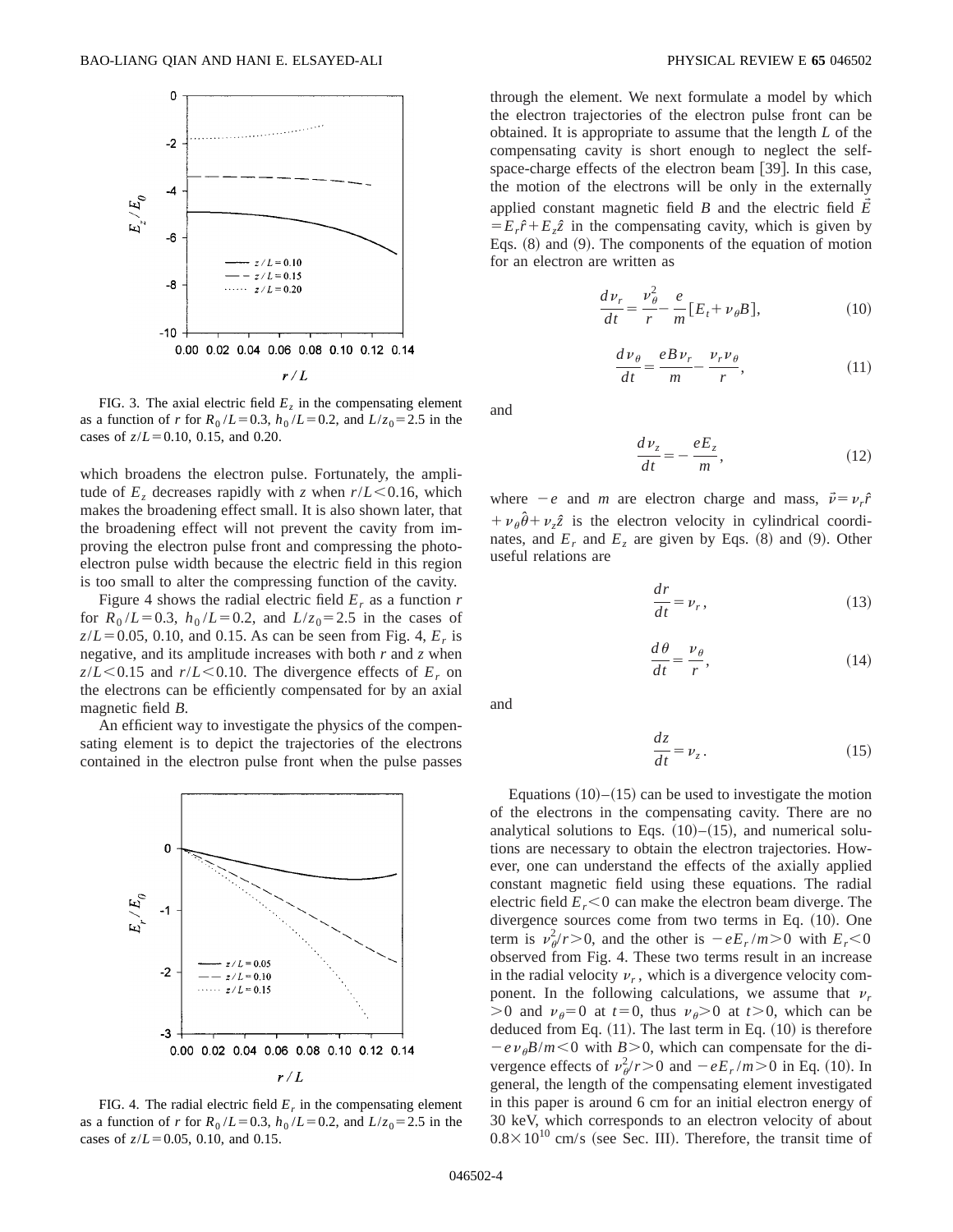an electron in the compensating element is  $T_t = L/v_\tau$  $\approx$  6 cm/(0.8×10<sup>10</sup> cm/s) $\approx$ 0.75 ns. In addition, the cyclotron frequency of the electron in the constant magnetic field is  $\omega_c = eB/m$ , and the gyration period is  $T_c = 2\pi/\omega_c$  $=2\pi n/eB \approx 0.29$  ns for  $B=200$  G, which is a reasonable design value of magnetic field for an electron gun. One should note that  $T<sub>r</sub>=0.75$  ns $>T<sub>c</sub>=0.29$  ns, which means that the electron gyration is not slow, compared with the electron transit time. This shows that the 200 G axially applied magnetic field is sufficient to compensate for the beam divergence caused by the radial electric field  $E_r < 0$ .

#### **III. NUMERICAL RESULTS**

In this section we describe the results of a numerical solution of Eqs.  $(10)$ – $(15)$  to further explore the physics of the compensating element described in Fig. 2. We assume that the electron pulse is azimuthally symmetric. Therefore, all the edge electrons in the electron front have the same velocity and trajectory. We only consider two kinds of electrons contained in the electron pulse front, i.e., the center electron and the edge electrons as shown in Fig.  $1(b)$ . It is convenient to use dimensionless variables to treat these equations. In addition to  $r_c = mc/eB$  and  $E_0 = \phi_0/L$ , the physical quantities involved in the following numerical solution are the radius  $r_b$  of the electron beam or, equivalently, the radial position  $r=r_b$  of the edge electrons in the electron pulse front, the radial position  $r=r_{\text{cen}}=0$  of the center electron, the axial position  $z = z_1$  and axial velocity  $v_z = v_{z1}$  of the center electron, the axial position  $z = z_2$  and axial velocity  $v_z = v_{z2}$  of the edge electrons, the axial distance  $\Delta z = z_1 - z_2$  and the axial velocity difference  $\Delta \nu_z = \nu_{z1} - \nu_{z2}$  between the center electron and the edge electrons, the average initial drift velocity  $v_0$  of the electrons at the entrance of the compensating cavity, the average initial kinetic energy  $\varepsilon = m v_0^2/2$  of the electrons, the initial electron energy spread  $\Delta \varepsilon$  of the electron pulse at the entrance of the cavity, and the cyclotron frequency  $\omega_c = eB/m$  of the electrons in the magnetic field *B*.

In addition, at the entrance of the compensating cavity, the center electron is initially at  $(r, z) = (r_{\text{cen}}, z_1) = (0, z_{10})$  with  $z_{10}$  $> 0$ , and the edge electrons are initially at  $(r, z)$  $=(r_b, z_2)=(r_b, z_{20})=(r_b, 0)$ . Therefore, the axial distance between the center electron and the edge electrons is initially  $\Delta z = \Delta z_0 = z_{10}$ . The radius  $r_0$  of the pinhole at the entrance of the compensating cavity is assumed to be larger than the initial electron beam radius  $r_b$ . At the axial position  $z = L$ , the electron reaches the end of the compensating cavity. In order to show the effects of electron energy spread on the electron pulse front, we will investigate the case in which the initial kinetic energy difference between the center electron and the edge electrons at the entrance of the compensating cavity is equal to the energy spread  $\Delta \varepsilon$ . Moreover, the initial velocity  $\vec{v}_0$  of the electrons at the entrance of the compensating cavity takes the form of  $\vec{v}_0 = v_0 \sin(\theta_0)\hat{r} + \cos(\theta_0)\hat{z}$ , where  $\theta_0$  is the velocity divergence angle. The center electron is assumed to have  $\theta_0 = \theta_{01} = 0$ , but for the edge electrons  $\theta_0 = \theta_{02} > 0$ , where  $\theta_{01}$  and  $\theta_{02}$  refer to the velocity divergence angles of center electron and edge electrons, re-



FIG. 5. The radial position *r* of the edge electrons in the electron pulse front as a function of the axial position *z* for  $r_b/r_c = 0.0075$ ,  $z_{20}=0$ ,  $v_0/c=1/3$ ,  $R_0/L=0.3$ ,  $h/L=0.2$ ,  $L/z_0=2.5$ ,  $L/r_c=0.65$ , and  $E_0/cB = 0.04$  in the cases of  $\theta_{02} = 0$  and  $\theta_{02} = 0.001$ .

spectively. It is worth noting that our model does not include the details of the shape of the electron pulse front and the initial axial distance  $\Delta z_0$  between the center electron and the edge electrons. The actual shape of the electron pulse front depends on the electron dynamics before the entrance of the compensating cavity.

Figure 5 shows the radial position *r* of the edge electrons in the electron pulse front as a function of the axial position *z* for  $r_b/r_c = 0.0075$ ,  $z_{20} = 0$ ,  $v_0/c = 1/3$ ,  $R_0/L = 0.3$ ,  $h/L$  $=0.2$ ,  $L/z_0=2.5$ ,  $L/r_c=0.65$ , and  $E_0/cB=0.04$  in the cases of  $\theta_{02}$ =0 and  $\theta_{02}$ =0.001. It can be seen from Fig. 5 that the beam radius  $r_b$  varies from 0.0075 $r_c$  to about 0.0104 $r_c$  in the case of  $\theta_{02}$ =0.001 when the electron pulse passes through the compensating element, and the beam radius  $r<sub>b</sub>$  changes from  $0.0075r_c$  to about  $0.01r_c$  in the case of  $\theta_{02} = 0$ . Therefore, the effect of the radial electric field  $E_r$  on the beam divergence is small in the case of a constant axially applied magnetic field *B*.

The compensating effect can be clearly seen from Fig. 6, where we have plotted the axial velocity difference  $\Delta v_z$  $= v_{z1} - v_{z2}$  between the center electron and the edge electrons in the electron pulse front as a function of *z* for  $r_b/r_c$  $=0.0075$ ,  $z_{10}/r_c = 0.00040$ ,  $z_{20} = 0$ ,  $\theta_{01} = 0$ ,  $\theta_{02} = 0.001$ ,  $\nu_0/c = 1/3$ ,  $\Delta \varepsilon / \varepsilon = 0.000036$ ,  $R_0/L = 0.3$ ,  $h/L = 0.2$ ,  $L/z_0$ = 2.5,  $L/r_c = 0.65$ , and  $E_0/cB = 0.04$ . At the entrance of the cavity, the velocity of the center electron is larger than the velocity of the edge electrons, i.e.,  $\Delta \nu_z = \nu_{z1} - \nu_{z2} > 0$ . However,  $\Delta v_z$  decreases with *z* and quickly becomes negative at  $z/r_c$   $>$  0.01, which means that the electron pulse front is improved and the pulse is compressed. In addition,  $\Delta \nu_z$  remains a negative constant in the case of  $z/r_c$  > 0.2 because the electric field in this region is too small to affect the motion of the electrons.

The improvement in the electron front and compression of the electron pulse can also be observed in Fig. 7, where we have plotted the axial distance  $\Delta z = z_1 - z_2$  between the center electron and the edge electrons in the electron pulse front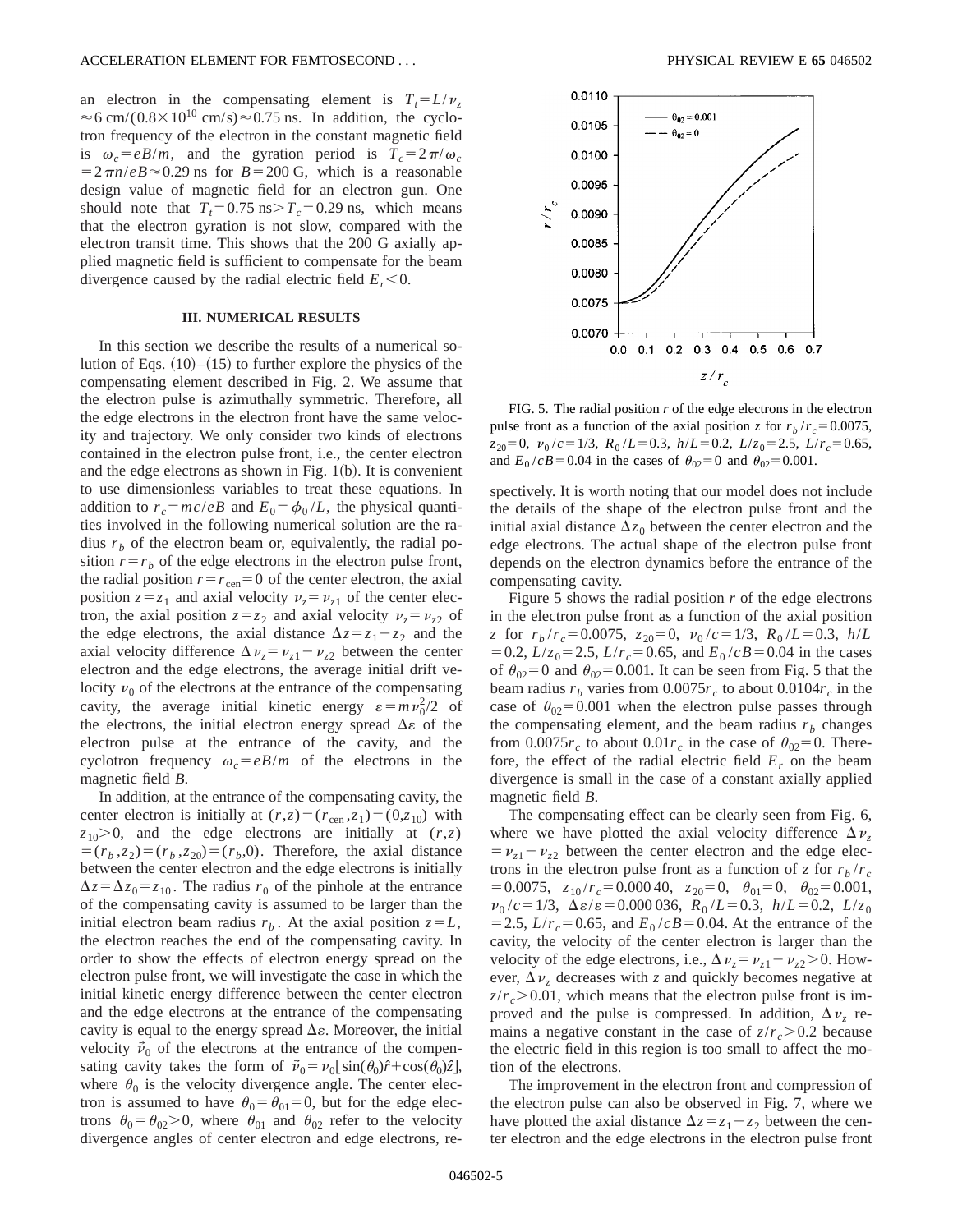

FIG. 6. The axial velocity difference  $\Delta \nu_z = \nu_{z1} - \nu_{z2}$  between the center electron and the edge electrons in the electron pulse front as a function of *z* for  $r_b/r_c = 0.0075$ ,  $z_{10}/r_c = 0.00040$ ,  $z_{20} = 0$ ,  $\theta_{01} = 0$ ,  $\theta_{02} = 0.001$ ,  $\nu_0 / c = 1/3$ ,  $\Delta \varepsilon / \varepsilon = 0.000036$ ,  $R_0 / L = 0.3$ ,  $h/L = 0.2$ ,  $L/z_0 = 2.5$ ,  $L/r_c = 0.65$ , and  $E_0/cB = 0.04$ .

as a function of time *t* for the same parameters as used in Fig. 6 for different initial axial distances of  $\Delta z_0 / r_c = 0.00045$ , 0.000 40, and 0.000 35. As can be seen from Fig. 7, the axial distance between the center electron and the edge electrons decreases abruptly with time *t* due to the strong compensating electric field experienced by the electron pulse in the cavity. This is easily understood using the data shown in Figs. 6, where the curve shows the axial velocity difference  $\Delta v$ <sub>z</sub> between the center electron and the edge electrons. As shown in Fig. 7, the values of  $\Delta z$  become very small at the end of the cavity, which means that the edge electrons have caught up with the center electron, and consequently the electron pulse duration is compressed.



FIG. 7. The axial distance  $\Delta z = z_1 - z_2$  between the center electron and the edge electrons in the electron pulse front as a function of time *t* for  $r_b/r_c = 0.0075$ ,  $\theta_{01} = 0$ ,  $\theta_{02} = 0.001$ ,  $v_0/c = 1/3$ ,  $\Delta \varepsilon / \varepsilon$  $=0.000\,036$ ,  $R_0/L=0.3$ ,  $h/L=0.2$ ,  $L/z_0=2.5$ ,  $L/r_c=0.65$ , and  $E_0/cB$ =0.04 in the cases of different initial axial distances of  $\Delta z_0/r_c$  = 0.000 45, 0.000 40, and 0.000 35.

The numerical results obtained above can be used to design a compensating cavity. However, a long compensating device should be avoided because a long electron beam drift distance will result in a considerable electron pulse broadening due to space-charge effects. A compensating cavity of less than 6 cm in length is suitable for a 200 fs electron gun with  $10<sup>3</sup>$  electrons per pulse because in this case the spacecharge pulse broadening in the cavity  $\Delta t_{sp}$  is less than 10 fs for a beam radius of  $r_b$ =0.45 mm and average electron drift kinetic energy at the cavity entrance of  $\varepsilon = 30 \text{ keV}$ , according to Eq.  $(1)$ . In addition, the radius of the compensating cavity should also be as small as possible in order to focus the distribution of the electric field to meet the compensating requirements inside the cavity. The results shown in Figs. 5–7 indicate that appropriate design parameters of the compensating cavity can be  $L=5.6$  cm,  $R_0=1.7$  cm, *h*  $= 1.1$  cm,  $z_0 = 2.2$  cm,  $\phi_0 = 14$  kV, and  $B = 200$  G. These design parameters are applied for a photoelectron gun with an electron energy of 30 keV, a space-charge-caused electron energy spread of  $\sim$ 1.1 eV, an electron beam radius  $\sim$ 0.6 mm at the compensating cavity, and  $10<sup>3</sup>$  electrons per pulse. In the example we gave earlier, a 50 fs photoelectron pulse at the photocathode broadened by its initial energy spread at the photocathode, the angular Lambertain distribution, and space-charge effects to  $\Delta t_p \approx 550$  fs [39]. For these design parameters, the electron pulse front can be improved considerably and the electron pulse duration can be reduced by as much as  $\Delta z_0 / v_0 \approx 350$  fs according to Fig. 7. In this case, the electron pulse duration may reach a value of 200 fs  $(=550$  $-350$  fs). The insulation gap between the electrode at  $-\phi_0$ and the grounded cavity can be a few mm, enough to hold off breakdown in vacuum. The model ignores this distance, which is valid when the length of the cavity is much larger than the isolation gap.

#### **IV. CONCLUSIONS**

An acceleration element for improving the electron pulse front and compressing the pulse duration has been investigated. This compensating element is a compact metal cavity with curved-shaped walls and can be used in developing femtosecond photoelectron guns for applications in streak cameras and time-resolved electron diffraction. An external voltage is applied to the cavity where a special electric field forms in such a way that the slow electrons in the electron pulse front are accelerated more than the fast electrons, and consequently the electron pulse duration will be compressed. The distribution of the electric field inside the acceleration cavity is analyzed on the basis of the geometry of the cavity. The electron dynamics in this acceleration cavity is also investigated. Numerical results show that the electron pulse duration is reduced due to compensating for the initial angular Lambertian distribution of photoelectrons, initial photoelectron energy spread, and space-charge effects in the electron drift region.

In order to avoid space-charge effects on the electron pulse and to focus the distribution of the electric field inside